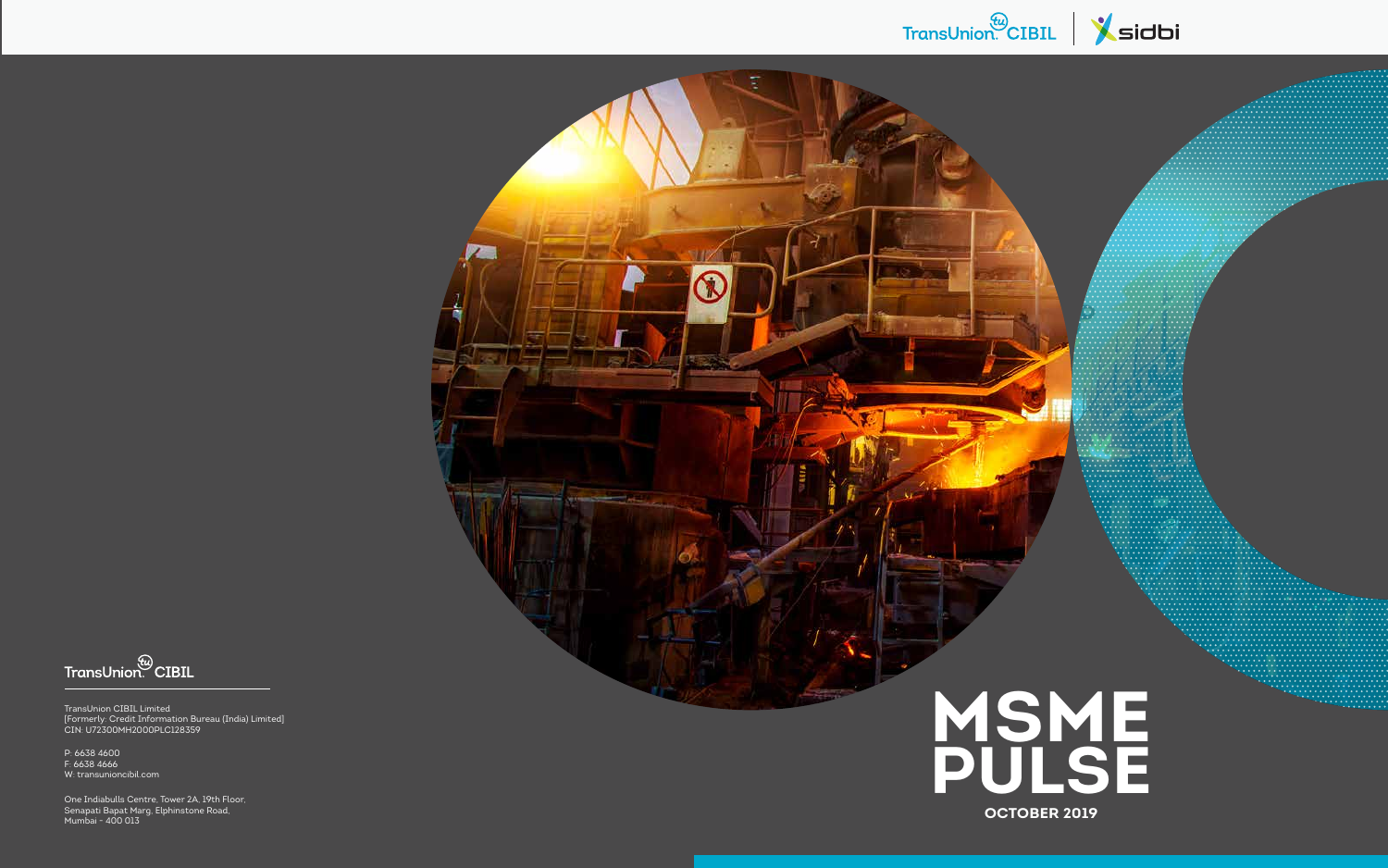# *Table of Contents*

- *pg.* 04 Executive Summary
- *pg.* 06 Commercial Lending Portfolio and NPA trends
- *pg.* 08 Micro and SME Segment
- *pg.* 10NBFCs Lose Market Share
- *pg.* 11 Study on NBFC Slowdown
- *pg.* 12 **Credit growth and NPA trends**
- *pg.* 13Loan Demand and Supply
- *pg.* 14Vintage delinquency of acquisitions
- *pg.* 15 Study of building credit risk in MSMEs of Auto industry
- *pg.* 21 Conclusion

## **ANALYTICAL CONTACTS**

## **TransUnion CIBIL**

**Vipul Mahajan** vipul.mahajan@transunion.com

**Saloni Sinha**  saloni.sinha@transunion.com

# **SIDBI**

**Rudra Prasanna Mishra**  rudrapmishra@sidbi.in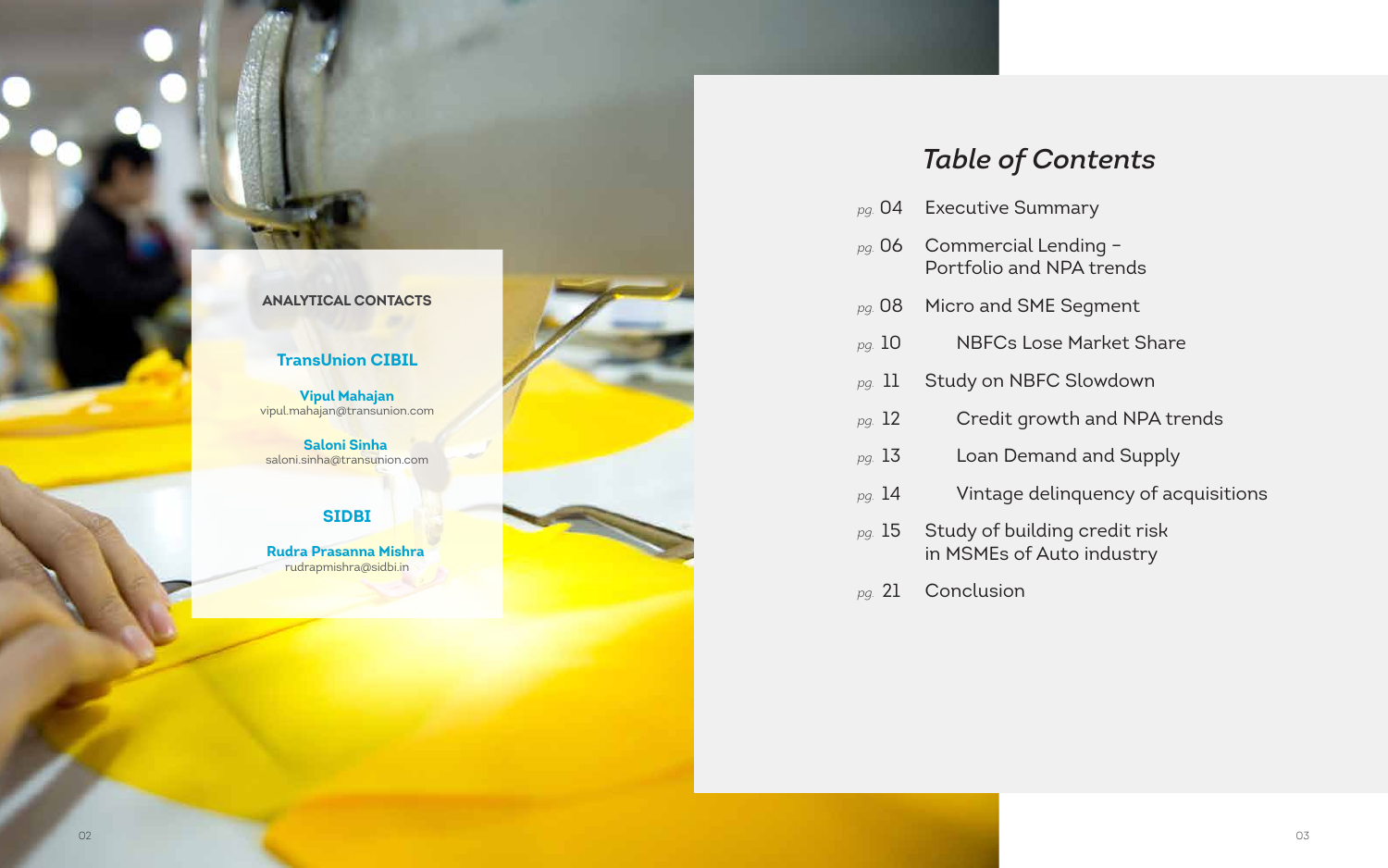**Quarterly Commercial credit growth has slowed down:** Commercial credit which has been steadily growing over the past few years,has slowed down in the quarter ending Jun'19. The Year-On-Year (YOY) commercial credit growth was at 10.4% in the quarter ending in Jun'19. However, a Quarter-on-Quarter (QoQ) comparison, suggests that Jun'19 quarter ending exposure levels are lower than Mar'19 quarter ending exposure by 2.6%. The total on balance sheet commercial lending exposure in India declined to ₹63.8 Lakh Crores in Jun'19 from ₹65.5 Lakh Crores in Mar'19.

Micro Loans (less than ₹1 Crore) and SME Loans (₹1 Crore - ₹25 Crores) have shown an annual growth of 12% in Jun'19 over Jun'18. While MID (₹25 Crores - ₹100 Crores) segment has grown merely at 3.6%,the Large (>₹100 Crores) segment shows 10.8% annual growth rate.

**Marginal deterioration in asset quality:** The NPA rate surged to 16.1% in Jun'19 from 15.5% in Mar'19. The overall NPA rate of commercial lending was at 17.2% in Jun'18. NPA rates in Micro and SME segment have remained range bound between 8.5% (Jun'18) to 8.7% (Jun'19) and 10.6% (in both Jun'18 and Jun'19) respectively over last one year. Growth in credit exposure is proportional to gross NPA amount in Micro  $\delta$  SME segment and therefore the NPA rate remains range bound. Crucial to note that NPA rate in commercial lending was at a peak of 17.2% in Jun'18.

**NBFCs lose market share:** Non-Bank Financial Companies (NBFCs) that were steadily gaining market share across all commercial credit segments, could not maintain the pace in H1-2019. Public Sector Banks have traditionally been the largest lender to the MSME (Micro and SME Segment) sector. Over the few years, Private Banks and NBFCs have successfully managed to gain market share from Public Sector Banks on MSME lending. However, in the quarter ending Jun'19, the share of NBFCs has declined for the first time in the last two years. NBFCs have also witnessed an increase in NPA rates in the same period.

**Negative credit growth for NBFCs in H1-2019:** NBFC credit outstanding shows a 1% decline over a six month period (Jan - Jun'19) versus same period last year. NBFCs credit growth was at 17.9% last year from Jan'18 - Jun'18 period. The absolute NPA amount has also increased in the range of 25-28%. The NPA rate for NBFCs has escalated to 5.9% in the quarter ending Jun'19 from 4.4% in Jun'18. Slowdown in credit growth coupled with the ongoing crisis the NBFC industry is facing, has contributed to the decline in asset quality for the segment.



**Rate of default on rise, even though acquisition quality has improved:** The number of loan acquisitions in H1-2019 has reduced by 8% over H1-2018. Even though latest acquisitions are better quality, the overall rate of default has increased in Jun'19 as compared to previous quarters.Analysis also reveals that the ratio of total loans sanctioned over total enquiries made by NBFCs has also reduced, indicating a decline in approval rate.

**Building Credit Risk in MSMEs of Auto Industry:** Auto industry has historically been one of the best performing industries. While some of the other industries, like Textiles and Construction have seen a rise in the NPA rates, Auto industry continues to be the lowest delinquent industry. About 45% of MSMEs in Auto industry belong to CMR-1 to CMR-3 compared to 38% for MSMEs in other industries.Change in the riskiness of Auto Industry MSMEs is measured using their CMR (CIBIL MSME Rank) transition between Jun'17 and Jun'19. The CMR transition matrix for Auto industry MSMEs between June'17 - June'18 had a 2-notch downgrade in CMR-1 to CMR-3 between 12% and 15%, this has increased between 14% to 24% in the June'18 to June'19 period.This indicates that the good MSMEs in Auto industry have downgraded more than last year.

# *Executive Summary*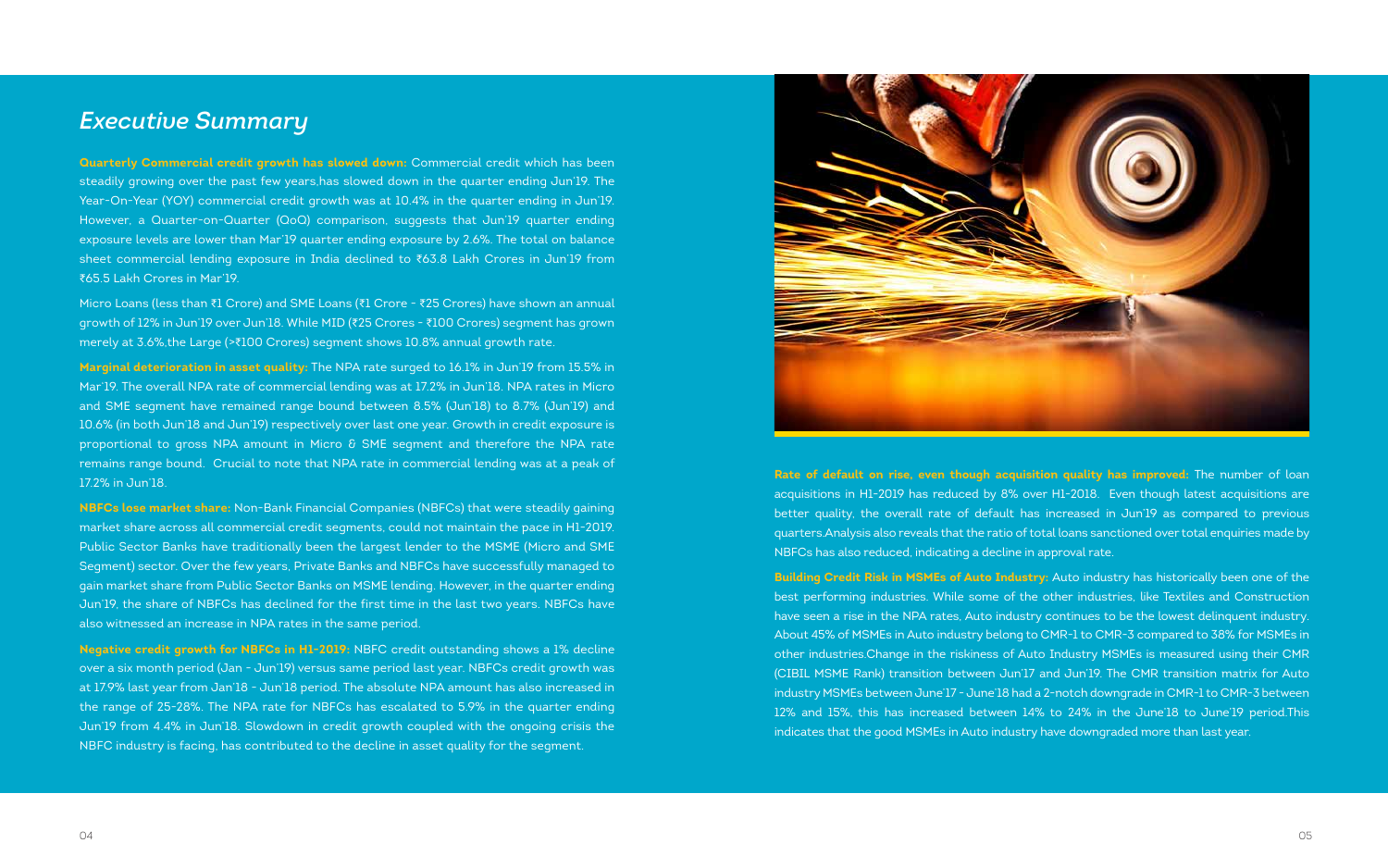|                                   | Micro | <b>SME</b><br><₹1 Crore ₹1-25 Crores | Mid<br>₹25-100 Crores | Large<br>>₹100 Cr | Overall |
|-----------------------------------|-------|--------------------------------------|-----------------------|-------------------|---------|
| Jun'17                            | 3.27  | 8.09                                 | 4.97                  | 34.45             | 50.77   |
| Sep'17                            | 3.48  | 8.47                                 | 5.17                  | 34.75             | 51.86   |
| Dec'17                            | 3.74  | 8.88                                 | 5.40                  | 36.40             | 54.41   |
| Mar'18                            | 4.04  | 9.59                                 | 5.50                  | 37.82             | 56.95   |
| Jun'18                            | 4.13  | 9.86                                 | 5.52                  | 38.30             | 57.81   |
| Sep'18                            | 4.29  | 10.03                                | 5.54                  | 39.88             | 59.73   |
| Dec'18                            | 4.58  | 10.59                                | 5.75                  | 41.15             | 62.08   |
| Mar'19                            | 4.78  | 11.40                                | 5.91                  | 43.43             | 65.52   |
| Jun'19                            | 4.62  | 11.04                                | 5.72                  | 42.42             | 63.80   |
| Y-o-Y growth<br>(Jun'18 - Jun'19) | 12.0% | 12.0%                                | 3.6%                  | 10.8%             | 10.4%   |

The total on balance sheet commercial lending exposure in India stood at ₹63.8 Lakh Crores, as of Jun'19, with Micro and SME<sup>1</sup> segments constituting ₹15.7 Lakh Crores exposure (~24.5% of commercial credit outstanding). Large corporates having aggregated credit exposure of more than ₹100 Crores, account for ₹42.4 Lakh Crores (~66.5% of commercial credit outstanding).

Micro Loans (less than₹1 Crore) and SME Loans (₹1 Crore-₹25 Crores) in the commercial lending space showing YOY growth of 12% for the period Jun'18 - Jun'19. While MID (₹25 Crores - ₹100 Crores) segment has grown just by 3.6%, Large (>₹100 Crores) segment has shown reasonable growth of 10.8% from Jun'18 - Jun'19.

Commercial loans classified into various segments basis credit exposure aggregated at entity level , Micro less than ₹1 Crore, SME ₹1 Crore-₹25 Crores, MID ₹25 Crores-₹100 Crores, Large >₹100 Crores, Stated credit exposure is fund based

**NPA Trends in Commercial Lending:** The overall NPA rate of Commercial Lending was at 16.1% in Jun'19 v/s 17.2% in Jun'18. While the credit has grown by 10.4%, gross NPA has increased by 3.2%. The stock of gross NPA in commercial exposure increased by ₹31.6 K Crores in Jun'19 over Jun'18.

Looking into individual segments further, NPA rates in Micro and SME segment have remained range bound between 8.5% (Jun'18) to 8.7% (Jun'19) and 10.6% (Jun'18 and Jun'19) over last one year. The growth rate in credit exposure and gross NPA amount in Micro/SME segment are comparable.

# *Commercial lending – Portfolio and NPA trends*

Exhibit 1: On Balance-Sheet Commercial Credit Exposure (In ₹ Lakh Crore)

Source: TransUnion CIBIL



Exhibit2: Segment-Wise NPA Rate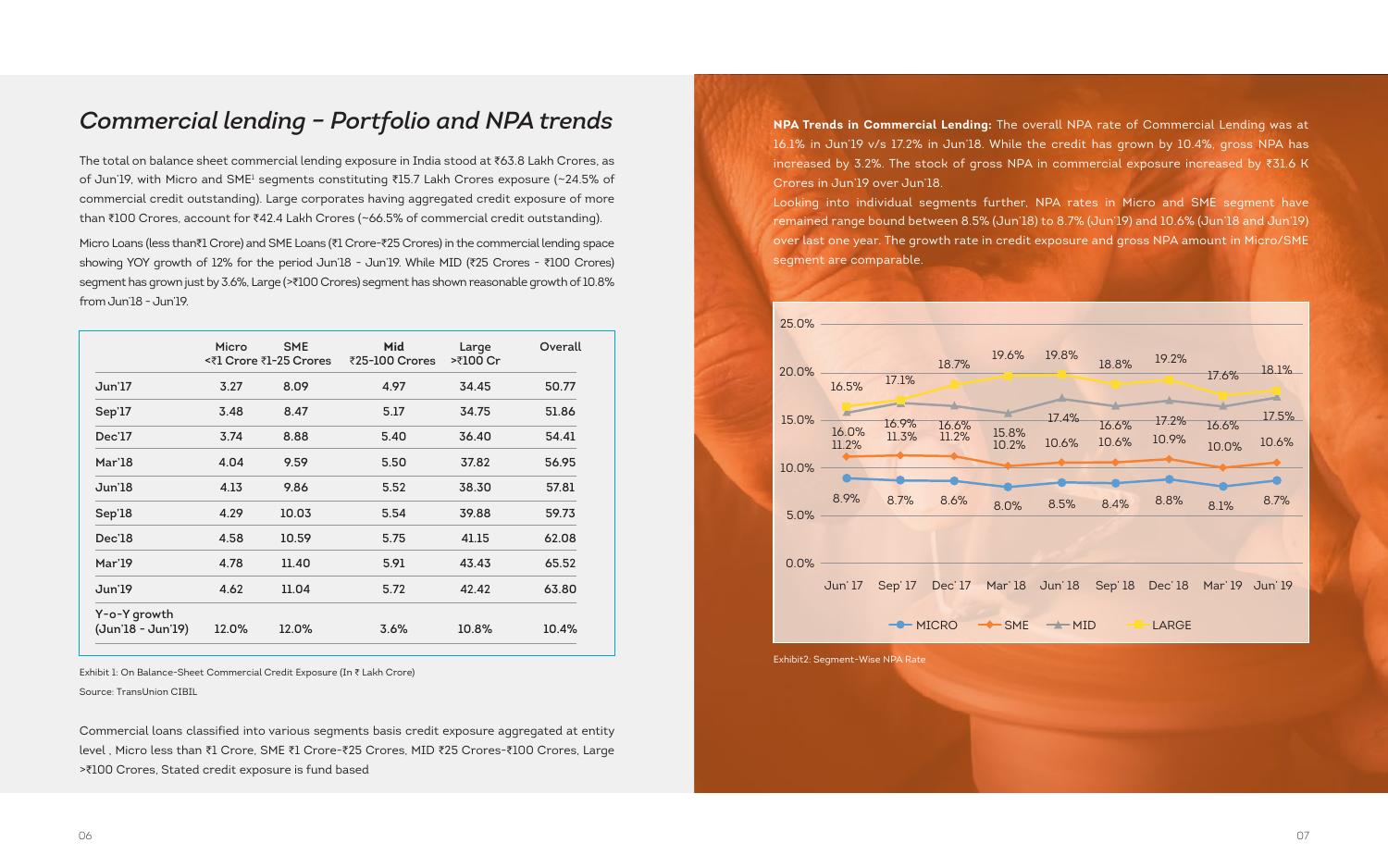# **MICRO AND SME SEGMENT**

This section delves into detailed analysis on sub-segment of Micro and SMEs where entity-wise credit exposure is less than or equal to ₹ 25 Crores. Micro is further classified as Very Small, Micro1 and Micro2 and SME segment is classified as SME1, SME2.

Source: TransUnion CIBIL

| Period                                                  | Very Small<br>less than<br>₹10 Lakhs | Micro 1<br>₹10-50 Lakhs | Micro 2<br>₹50 Lakhs -<br>1 Crore | SME <sub>1</sub><br>₹1 - 15<br>Crores | SME <sub>2</sub><br>₹15-25<br>Crores | <b>SME</b><br>upto<br>₹25 Crores |
|---------------------------------------------------------|--------------------------------------|-------------------------|-----------------------------------|---------------------------------------|--------------------------------------|----------------------------------|
| Jun'17                                                  | 0.64                                 | 1.57                    | 1.05                              | 6.49                                  | 1.60                                 | 11.36                            |
| Sep'17                                                  | 0.70                                 | 1.65                    | 1.12                              | 6.81                                  | 1.66                                 | 11.95                            |
| Dec'17                                                  | 0.79                                 | 1.78                    | 1.18                              | 7.13                                  | 1.74                                 | 12.62                            |
| Mar'18                                                  | 0.83                                 | 1.93                    | 1.28                              | 7.79                                  | 1.81                                 | 13.63                            |
| <b>Jun'18</b>                                           | 0.81                                 | 1.99                    | 1.33                              | 8.05                                  | 1.80                                 | 13.99                            |
| Sep'18                                                  | 0.85                                 | 2.07                    | 1.37                              | 8.18                                  | 1.84                                 | 14.32                            |
| Dec'18                                                  | 0.91                                 | 2.19                    | 1.48                              | 8.63                                  | 1.96                                 | 15.17                            |
| Mar'19                                                  | 0.94                                 | 2.28                    | 1.56                              | 9.34                                  | 2.06                                 | 16.18                            |
| Jun'19                                                  | 0.91                                 | 2.21                    | 1.51                              | 9.07                                  | 1.96                                 | 15.66                            |
| Y - o - Y Credit<br>growth (From<br>$(Jun'18 - Jun'19)$ | 11.3%                                | 10.9%                   | 13.9%                             | 12.7%                                 | 8.9%                                 | 12.0%                            |

Exhibit 3: On Balance Sheet MSME Credit Exposure (In ₹ Lakh Crore)

For the period of Jun' 18 - Jun' 19, the entities having less than ₹25 Crores credit exposure have shown credit growth of 12.0% as against a growth rate of 23.1% between Jun'17 - Jun'18. Very Small segment (less than ₹10 Lakh exposure) have shown credit growth of 11.3% from Jun'18 - Jun' 19 as against a growth rate of 26.2% between Jun'17 - Jun' 18. Within the MSME segment, the NPA rates are higher for larger size exposures. The exception to this trend is the Very Small segment (less than ₹10 Lakhs exposure) which has a higher NPA rate of ~11.6% in Jun' 19. The larger SME2 segment (₹15-25 Crores credit exposure) also exhibits higher NPA rate of 14.4% in Jun' 19.



# 14.6% 14.5% 14.6% 13.7% 14.4% 11.6% 10.8% 11.8% 11.6% 11.8% 9.4% 9.7% 9.7% 10.1% 9.2% 9.7% 8.1% 7.5% 8.1% 7.3% 7.8%

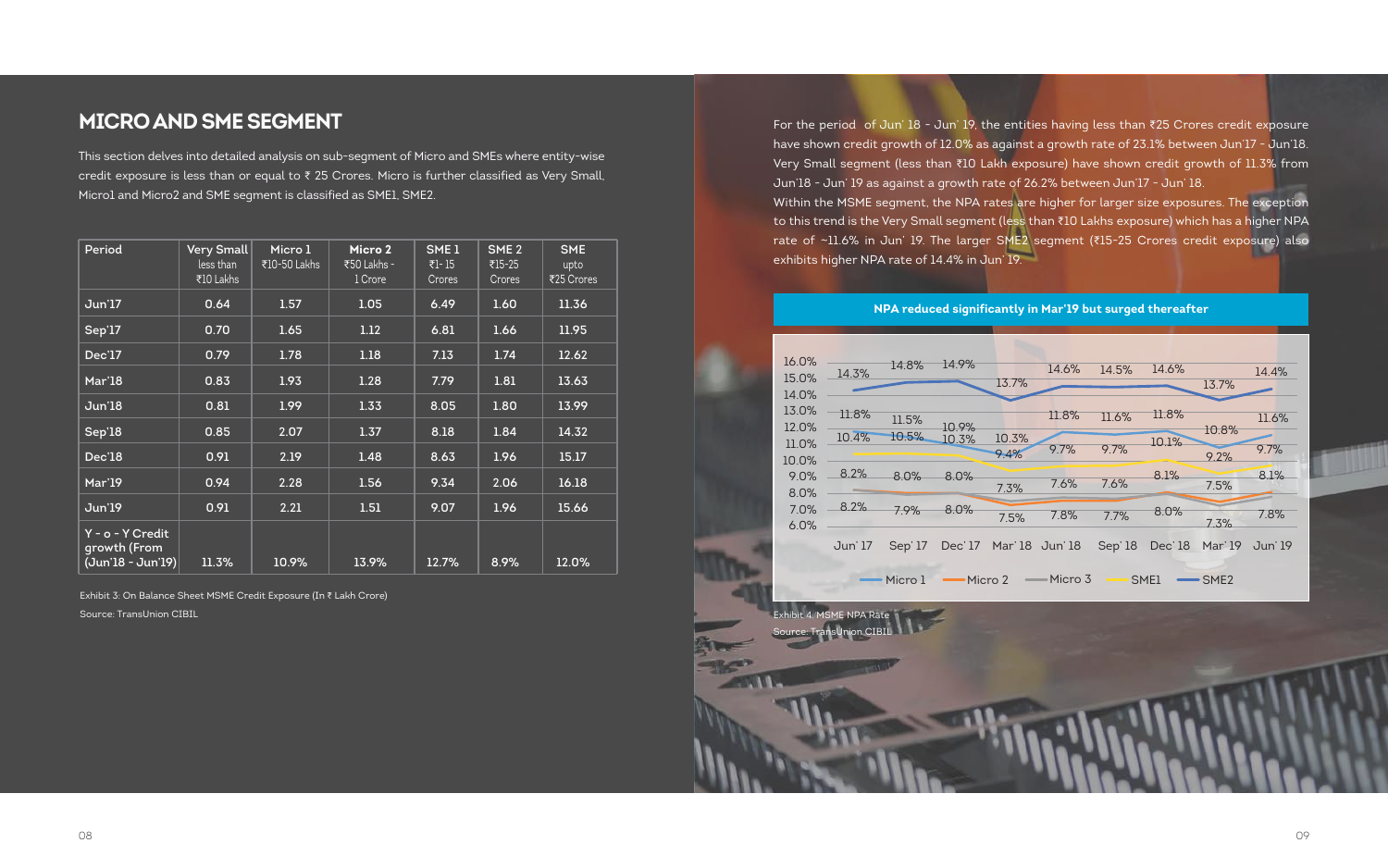# **NBFCs LOSE MARKET SHARE**

Public Sector Banks have traditionally been the dominant lenders to the MSME (Micro and SME Segment) sector. In last few quarters prior to Jun' 19, Private Banks and NBFCs have successfully competed with Public Sector Banks in getting a larger share of the MSME sector. However, in the quarter ending Jun' 19, NBFCs share has declined for the first time in two years.

**Market-Share Dynamics:** For private sector banks, lending to MSMEs has grown by 16.4% from Jun'18 - Jun'19. The market share of Private Banks in MSME lending has increased to 38.1% in Jun'19 from 35.7% in Jun'18

The market share of public sector banksin MSME lending has fallen to 49.2% in Jun' 19 from 52.7% in Jun' 18 but it has shown marginal quarterly growth from 48.9% to 49.2% from Mar'19 to Jun'19. NBFCs market share has reduced from 13.7% to 12.6% between Mar'19 and Jun'19.

Exhibit 6: NPA Rates of Lender Types in MSME Segment



Exhibit 5: Credit to GDP Ratio in MSME Segment

NBFCs lose market share, PSBs gain market share slightly





\*Other lenders excluded for market share analysis

NPA: Private Banks exhibit NPA levels in the range of 3% - 4% in the MSME segment. Within this, New Private Sector Banks on an average exhibit the lowest delinquency rates. The NPA level of the PSBs has increased from 15.4% in Jun' 18 - 16.1% in Jun' 19. NBFCs have also witnessed an increase in NPA rates in the quarter ending Jun' 19.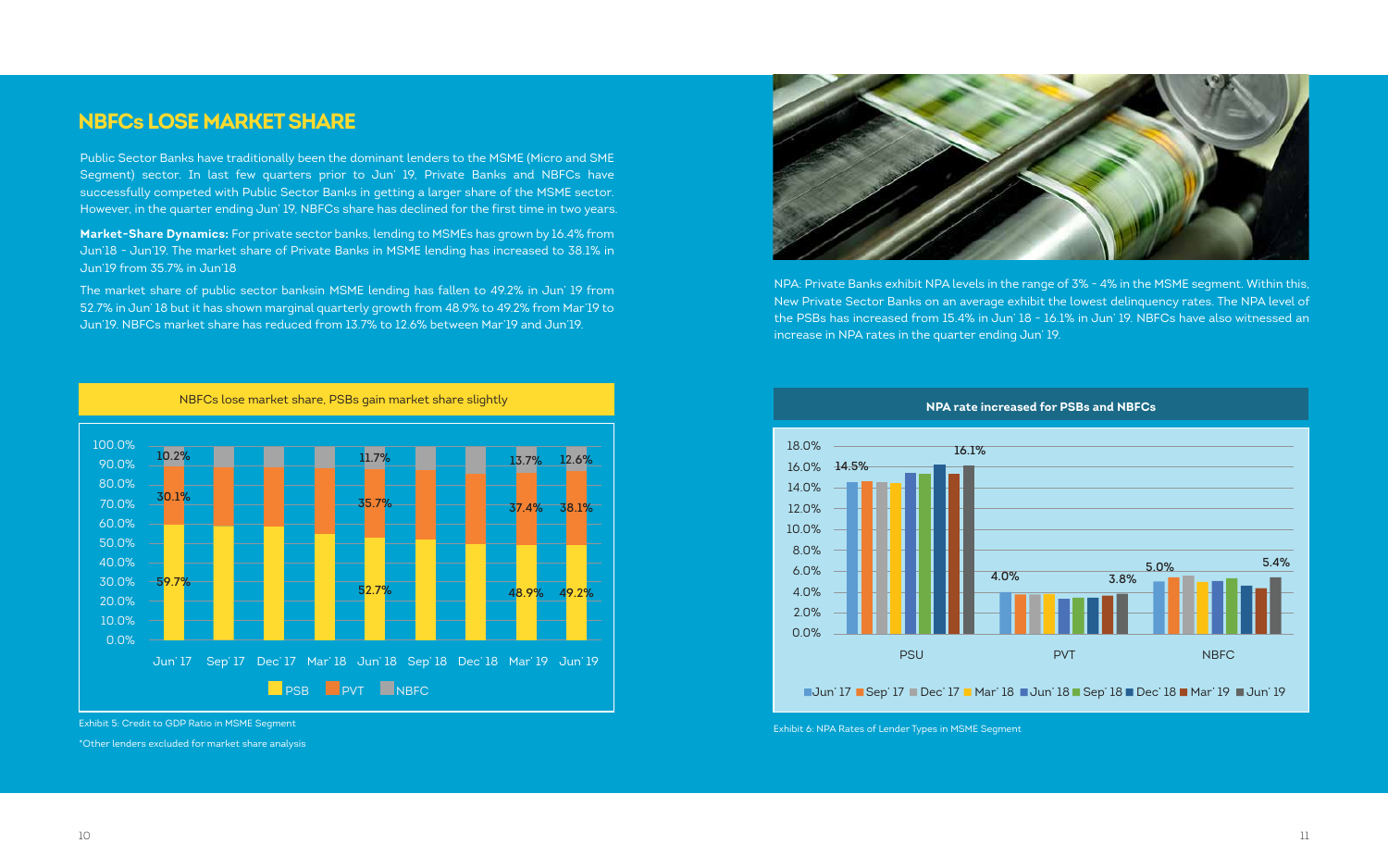## **Credit growth and NPA trends**

The entire commercial entity segment is considered for the analysis of NBFCs credit and NPA trends over last 2 years from Jun' 17 - Jun' 19. Total credit exposure of NBFCs in Jun' 17 was ₹3.97 Lakh Crores and NPA rate was 5.1%. To study the credit growth vis-à-vis gross NPA growth, credit outstanding balance and gross NPA in Jun' 17 is scaled to 1. For every six month period, credit and gross NPA amount is observed. The study reveals that NBFC credit outstanding has dropped 1% at the end of Jun' 19 in last 6 months from Dec' 18. In the earlier year, credit growth between Dec' 17 and Jun' 18 was 17.9% for 6 months period.

Last 6 months comparison of credit and gross NPA trends for NBFCs show that NBFC loan growth is in negative zone, while gross NPA continue to grow in similar ratio. This is leading to a surge in NPA rate in the last 6 months from 4.7% to 5.9% for all commercial entities.

\*Credit growth computed for every six month periods starting Jun' 17 - Jun' 19

Above table summarizes the credit growth for six months period between Jun' 17 and Jun' 19. Absolute NPA amount has increased in the rangeof 25-28%. For the period from Dec' 18 to Jun' 19, since the credit growth is negative and gross NPA amount is increasing continually, NPA rate of lending has slipped to 5.9% in the quarter ending Jun' 19 from 4.7% in Dec' 18. The worsening growth in slowdown pose challenges to their asset quality.



### Exhibit 8: Half Yearly Credit and NPA Balance Growth

|               | Jun'17                   | Dec'l     | Jun'18 | Dec'18 | Jun'19  |
|---------------|--------------------------|-----------|--------|--------|---------|
| Credit Growth | -                        | 10.8%     | 17.9%  | 20.4%  | $-1.0%$ |
| NPA amount    | $\overline{\phantom{0}}$ |           |        |        |         |
| growth        |                          | $-11.4\%$ | 28.5%  | 26.7%  | 25.8%   |

Above chart depicts that while the credit outstanding for NBFCs have grown with a CAGR of 25% in two years period from Jun' 17 - Jun' 19, gross NPA balance has increased with a CAGR of 35% for the same period. NPA rate in Jun' 17 was observed at 5.1% which declined in Dec' 17, but has continuously increased till Jun' 19.

## **Loan Demand and Supply**

After witnessing strong growth over the past few years, NBFCs credit growth slowed down in past few quarters in 2019 due to the liquidity conditions. Total loans sanctioned by NBFCs was highest in calendar years H1-2018 (Jan' 18 - Jun' 18), while it has declined for H2 2018 and H1 2019, from 182K in H1-2018 to 170K (in H2-2018) and now to 168K in H1-2019. The number of sanctions in H1-2019 has reduced by 8% compared to H1-2018 The Study reveals that the ratio of total sanctioned to total enquiries\* done by NBFCs have also reduced, which can be inferred as lower approval rate of loans.



# **STUDY ON NBFC SLOWDOWN**

Given that, NBFCs contribute almost 10% of the total commercial credit in India, credit outstanding by non-banking finance companies (NBFCs) have plunged by 19% in a year from Jun' 18 - Jun' 19, from 31% a year before from Jun'17 - Jun'18.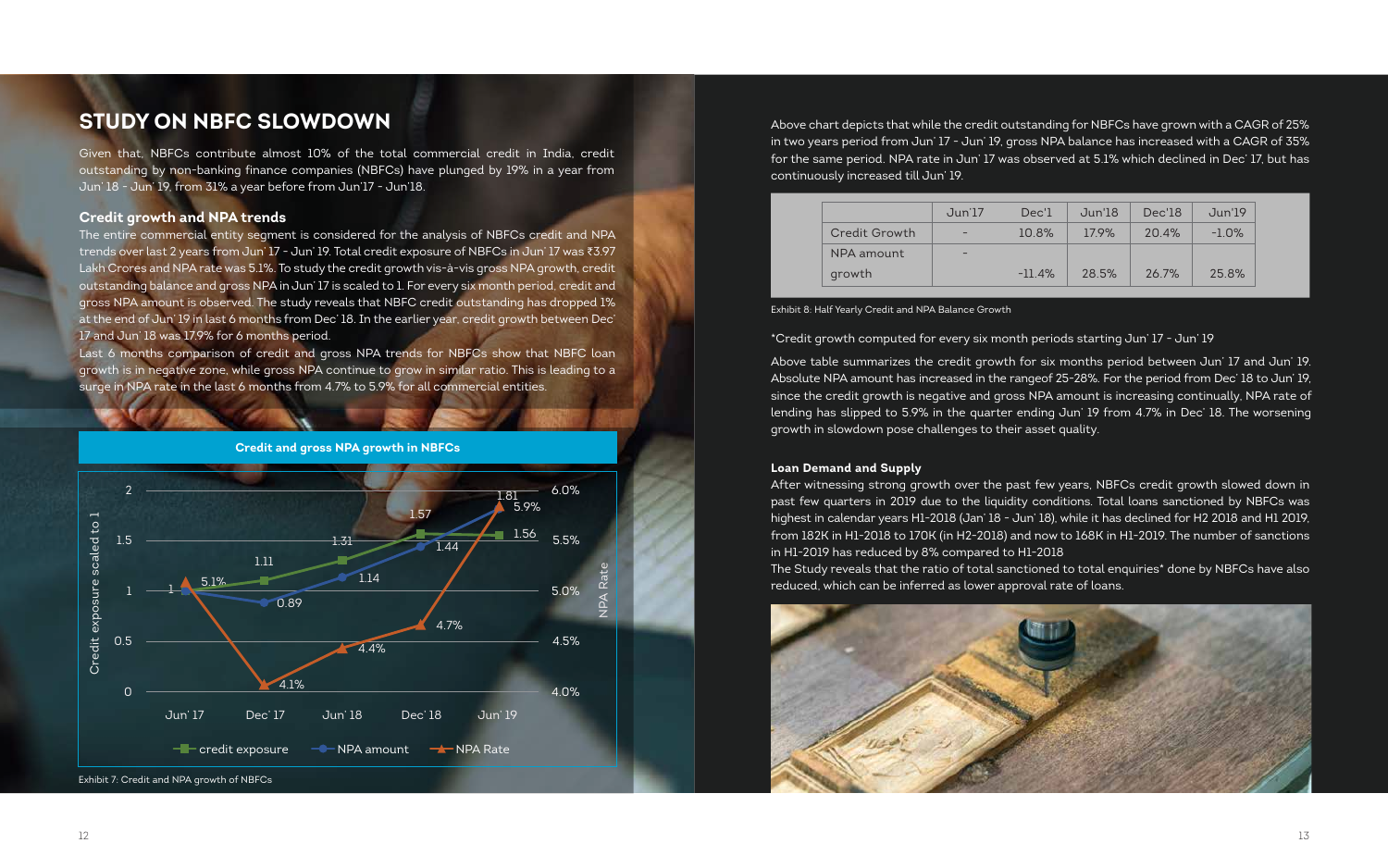| Acquisition<br>period | Q1   | Q <sub>2</sub> | Q <sub>3</sub> | Q4   | Q <sub>5</sub> | Q6   | Q <sub>7</sub> | Q8   | Q9   | Q10  | Q11  | Q12  | Q13  |
|-----------------------|------|----------------|----------------|------|----------------|------|----------------|------|------|------|------|------|------|
| Jun'16                | 0.3% | 0.3%           | 0.9%           | 0.9% | 1.5%           | 3.0% | 4.0%           | 3.3% | 4.1% | 6.2% | 7.3% | 7.1% | 8.7% |
| Sep'16                | 0.2% | 0.5%           | 1.0%           | 1.6% | 3.2%           | 4.1% | 3.7%           | 4.3% | 6.2% | 7.3% | 6.7% | 8.1% |      |
| Dec'16                | 0.1% | 1.0%           | 2.0%           | 3.3% | 4.5%           | 3.7% | 4.5%           | 6.0% | 7.1% | 6.5% | 7.9% |      |      |
| Mar'17                | 0.3% | 1.1%           | 2.2%           | 3.8% | 2.7%           | 3.6% | 4.9%           | 5.7% | 5.4% | 6.9% |      |      |      |
| Jun'17                | 0.3% | 1.3%           | 3.7%           | 2.0% | 2.8%           | 4.0% | 4.7%           | 4.8% | 6.2% |      |      |      |      |
| Sep'17                | 0.2% | 1.3%           | 1.6%           | 2.3% | 3.8%           | 4.9% | 4.7%           | 6.3% |      |      |      |      |      |
| Dec'17                | 1.1% | 0.5%           | 1.1%           | 2.3% | 3.5%           | 4.2% | 5.9%           |      |      |      |      |      |      |
| Mar'18                | 0.2% | 0.2%           | 0.9%           | 2.1% | 3.0%           | 4.9% |                |      |      |      |      |      |      |
| Jun'18                | 0.1% | 0.2%           | 0.9%           | 1.6% | 3.4%           |      |                |      |      |      |      |      |      |
| Sep'18                | 0.0% | 0.3%           | 0.9%           | 2.0% |                |      |                |      |      |      |      |      |      |
| Dec'18                | 0.1% | 0.2%           | 0.8%           |      |                |      |                |      |      |      |      |      |      |
| Mar'19                | 0.1% | 0.1%           |                |      |                |      |                |      |      |      |      |      |      |
| Jun'19                | 0.1% |                |                |      |                |      |                |      |      |      |      |      |      |

Exhibit 10: Vintage delinquency of NBFCs acquisitions

Exhibit 9: Loan Sanctions and Enquiries Ratio

# **STUDY OF BUILDING CREDIT RISK IN MSMES OF AUTO INDUSTRY**

In order to understand the impact on the MSMEs operating in Auto industry, it's important to contrast their performance with some of the other industries in the country. Measuring the performance of all the lending done to the MSMEs in the Auto industry using NPA rates, it is clear that the Auto industry has historically been one of the best performing industries. While some of the other industries, like Textiles and Construction have seen a rise in the NPA rates, Auto industry continues to be the lowest delinquent industry.



**Ratio of Total Sanctions to Enquiries has declined for NBFCs over time** 185 1.20 Number of Sanctions (in '000) Number of Sanctions (in '000) ratio) (sanction to enquiry ratio) 1.00 180 0.95 enquiry 0.82 0.80 175 0.72 0.60 ΩĤ 170 (sanction 0.40 165 0.20 182 170 168160 - H1 2018 H2 2018 H1 2019 Sanction - Approval Rate

### **Vintage delinquency of acquisitions**

NPA vintage study is done to check how the quality of acquisitions have moved for NBFCs. All the fresh acquisitions for a period are selected and their NPA rates within the portfolio observed for the subsequent quarters. Vintage curves for fresh acquisitions are done from Jun' 16 - Jun' 19 period. For the acquisition done in various quarters, NPAs have peaked in Jun' 19.

It is observed that recent acquisitions show a better quality as compared to previous quarters. Default rate of loans acquired after Mar' 18, within 2-3 quarters of acquisitions is lower compared to average default rate observed after 2-3 quarters for all other acquisitions. However, default rate is higher in Jun' 19 for all acquisitions compared to previous quarters. Default rate by Q6 has changed drastically for acquisitions done in Jun' 16 quarter vs Mar' 18 quarter.

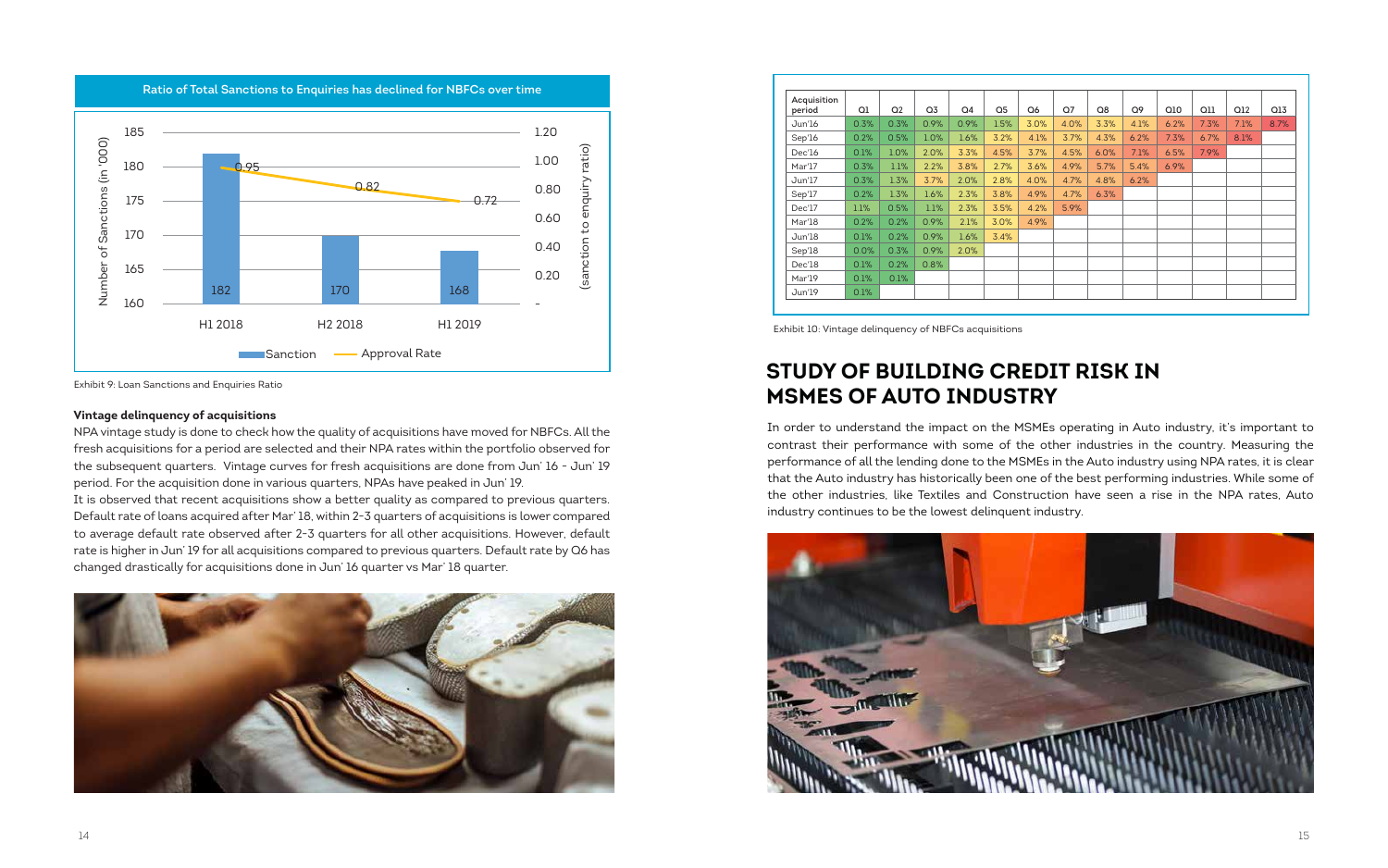Exhibit 12: CMR Transition Matrix

Exhibit 11: NPA Rates of Major Industries in MSME Segment

But, the 2-notch downgrades for the medium risk grades (CMR-4 to CMR-6) and high risk grades (CMR-7 and CMR-8) are still similar for both the periods. This shows that the medium risk MSMEs have broadly not deteriorated more than last year, however the good risk MSMEs in Auto industry have downgraded more than last year.



|            |               |         | CMR for June 2018      |           |           |           |           |           |           |           |            |                      |  |
|------------|---------------|---------|------------------------|-----------|-----------|-----------|-----------|-----------|-----------|-----------|------------|----------------------|--|
|            |               | $CMR-1$ | CMR-<br>$\overline{2}$ | CMR-<br>3 | CMR-<br>4 | CMR-<br>5 | CMR-<br>6 | CMR-<br>7 | CMR-<br>8 | CMR-<br>9 | CMR-<br>10 | 2-notch<br>downgrade |  |
|            | CMR-1         | 57%     | 28%                    | 10%       | 2%        | O%        | $1\%$     | O%        | 0%        | 1%        | O%         | 15%                  |  |
|            | $CMR-2$       | 10%     | 54%                    | 23%       | 8%        | 1%        | 2%        | 1%        | $1\%$     | 1%        | 0%         | 13%                  |  |
| <b>CTO</b> | $CMR-3$       | 2%      | 20%                    | 42%       | 24%       | 3%        | 5%        | 1%        | $1\%$     | 2%        | O%         | 12%                  |  |
| <b>آ</b>   | $CMR-4$       | 0%      | 6%                     | 23%       | 46%       | 6%        | 10%       | 4%        | 3%        | 3%        | $1\%$      | 19%                  |  |
| June'      | CMR-5         | O%      | 5%                     | 12%       | 31%       | 22%       | 12%       | 9%        | 4%        | 4%        | $1\%$      | 17%                  |  |
| for        | CMR-6         | O%      | 3%                     | 10%       | 27%       | 10%       | 23%       | 6%        | 6%        | 8%        | 3%         | 17%                  |  |
| CMR        | $CMR-7$       | 1%      | 3%                     | 10%       | 21%       | 6%        | 12%       | 26%       | 7%        | 9%        | 6%         | 15%                  |  |
|            | CMR-8         | O%      | 2%                     | 6%        | 17%       | 3%        | 11%       | 9%        | 25%       | 18%       | 9%         | 16%                  |  |
|            | CMR-9         | O%      | O%                     | $1\%$     | 8%        | O%        | 5%        | 15%       | 21%       | 21%       | 29%        |                      |  |
|            | <b>CMR-10</b> | 0%      | 0%                     | 0%        | 0%        | O%        | O%        | 11%       | 5%        | 2%        | 83%        |                      |  |

Exhibit 12: CMR Transition Matrix

|            | Transition Matrix on CIBIL MSME Rank (CMR) for MSMEs in Auto industry for the period of Jun' 18 - Jun' 19 |       |                          |           |           |           |           |           |           |           |            |                      |  |  |  |
|------------|-----------------------------------------------------------------------------------------------------------|-------|--------------------------|-----------|-----------|-----------|-----------|-----------|-----------|-----------|------------|----------------------|--|--|--|
|            |                                                                                                           |       | <b>CMR for June'2019</b> |           |           |           |           |           |           |           |            |                      |  |  |  |
|            |                                                                                                           | CMR-1 | CMR-<br>$\overline{2}$   | CMR-<br>3 | CMR-<br>4 | CMR-<br>5 | CMR-<br>6 | CMR-<br>7 | CMR-<br>8 | CMR-<br>9 | CMR-<br>10 | 2-notch<br>downgrade |  |  |  |
|            | CMR-1                                                                                                     | 45%   | 31%                      | 17%       | 3%        | $1\%$     | $1\%$     | 0%        | 0%        | $1\%$     | 0%         | 24%                  |  |  |  |
|            | $CMR-2$                                                                                                   | 9%    | 48%                      | 25%       | 12%       | 2%        | 2%        | 1%        | 1%        | $1\%$     | 0%         | 18%                  |  |  |  |
|            | CMR-3                                                                                                     | 2%    | 19%                      | 40%       | 25%       | 3%        | 5%        | 2%        | 2%        | 2%        | 0%         | 14%                  |  |  |  |
| June'2018  | CMR-4                                                                                                     | O%    | 5%                       | 22%       | 46%       | 5%        | 10%       | 4%        | 4%        | 3%        | $1\%$      | 22%                  |  |  |  |
|            | CMR-5                                                                                                     | $1\%$ | 4%                       | 12%       | 34%       | 19%       | 12%       | 7%        | 6%        | 5%        | 1%         | 18%                  |  |  |  |
| for        | CMR-6                                                                                                     | $0\%$ | 2%                       | 10%       | 30%       | 9%        | 23%       | 7%        | 9%        | 9%        | 2%         | 20%                  |  |  |  |
| <b>CMR</b> | CMR-7                                                                                                     | 1%    | 3%                       | 10%       | 20%       | 6%        | 12%       | 26%       | 6%        | 11%       | 5%         | 16%                  |  |  |  |
|            | CMR-8                                                                                                     | 0%    | $1\%$                    | 6%        | 24%       | 4%        | 11%       | 9%        | 25%       | 15%       | 5%         | 16%                  |  |  |  |
|            | CMR-9                                                                                                     | 0%    | 1%                       | 4%        | 8%        | 2%        | 5%        | 21%       | 23%       | 23%       | 14%        |                      |  |  |  |
|            | <b>CMR-10</b>                                                                                             | $0\%$ | 0%                       | 0%        | 0%        | $0\%$     | 0%        | 16%       | 9%        | 7%        | 68%        |                      |  |  |  |

However, NPA rate may be a very lag indicator to understand a sectoral risk. To further deep dive into the Auto industry MSMEs, we can look into the transition matrix of these MSMEs based on CIBIL MSME Rank (CMR). CMR is a credit score for MSMEs where the score output is rank values between 1 to 10. CMR predicts early signs of risk. Typically, MSMEs with CMR-1 to CMR-3 are considered lowest risk, CMR-4 to CMR-6 are considered medium risk and CMR-7 to CMR-10 are the highest risk. The transition matrix for Auto industry MSMEs between June' 17 to June' 18 had 2-notch downgrades in CMR-1 to CMR-3 between 12% to 15%, this has increased from 14% to 24% in the June' 18 to June' 19 period.

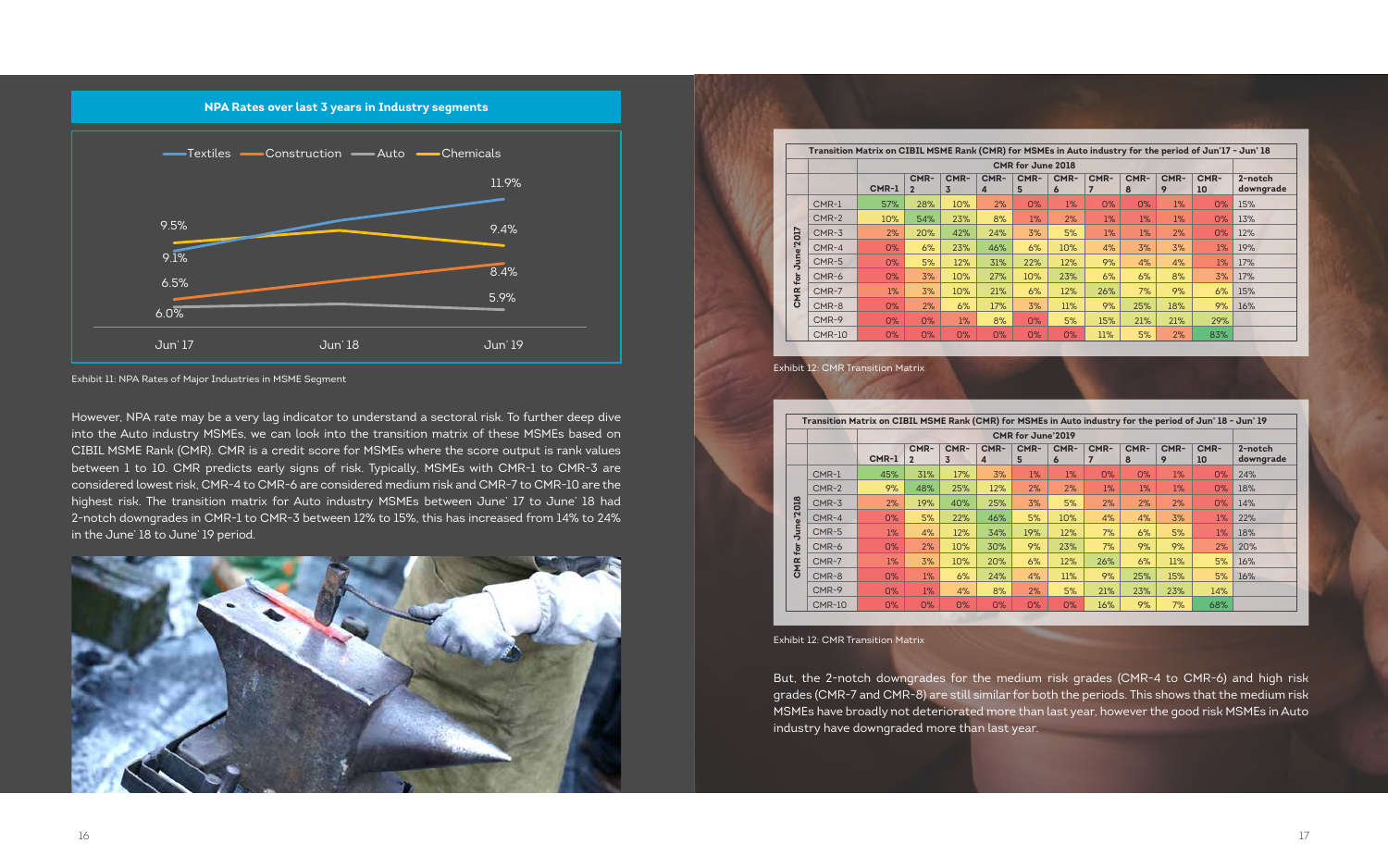Exhibit 14: CMR Transition across two years in Auto Industry (Group A MSMEs) MSMEs in Group B have some increase in CMR downgrades.



**2-Notch CMR downgrades in Auto Industry** 30% 25% 20% 15% 10% 5% 0% CMR-1 CMR-2 CMR-3 CMR-4 CMR-5 CMR-6 CMR-7 CMR-8 CMR-9 CMR-10 <sup>2</sup>-Notch downgrades from Jun' 17 - Jun' 18 - 2-Notch downgrades from Jun' 18 - Jun' 19

Exhibit 13: CMR Transition across two years in Auto Industry





Exhibit 15: CMR Transition across two years in Auto Industry (Group B MSMEs)



This behavior though is not consistent across all the clusters of Auto industry in the country. Some clusters have shown higher deterioration than others. If we group the clusters among severity of deterioration then we shall classify the MSMEs in Ludhiana, Rajkot, Kolkata, Tiruvallur, Kanchipuram, Vadodara and Surat in the least deteriorated group A. The MSMEs in Pune, Mumbai, Ahmedabad, Indore, Chennai, Nashik and Hyderabad shall be classified in the next group Band the MSMEs in Faridabad, Delhi, Bangalore, Jaipur, Gurgaon, Raipur, Nagpur, Jalandhar and Aurangabad in the most deteriorated group C.

MSMEs in Group A have negligible increase in CMR downgrades.